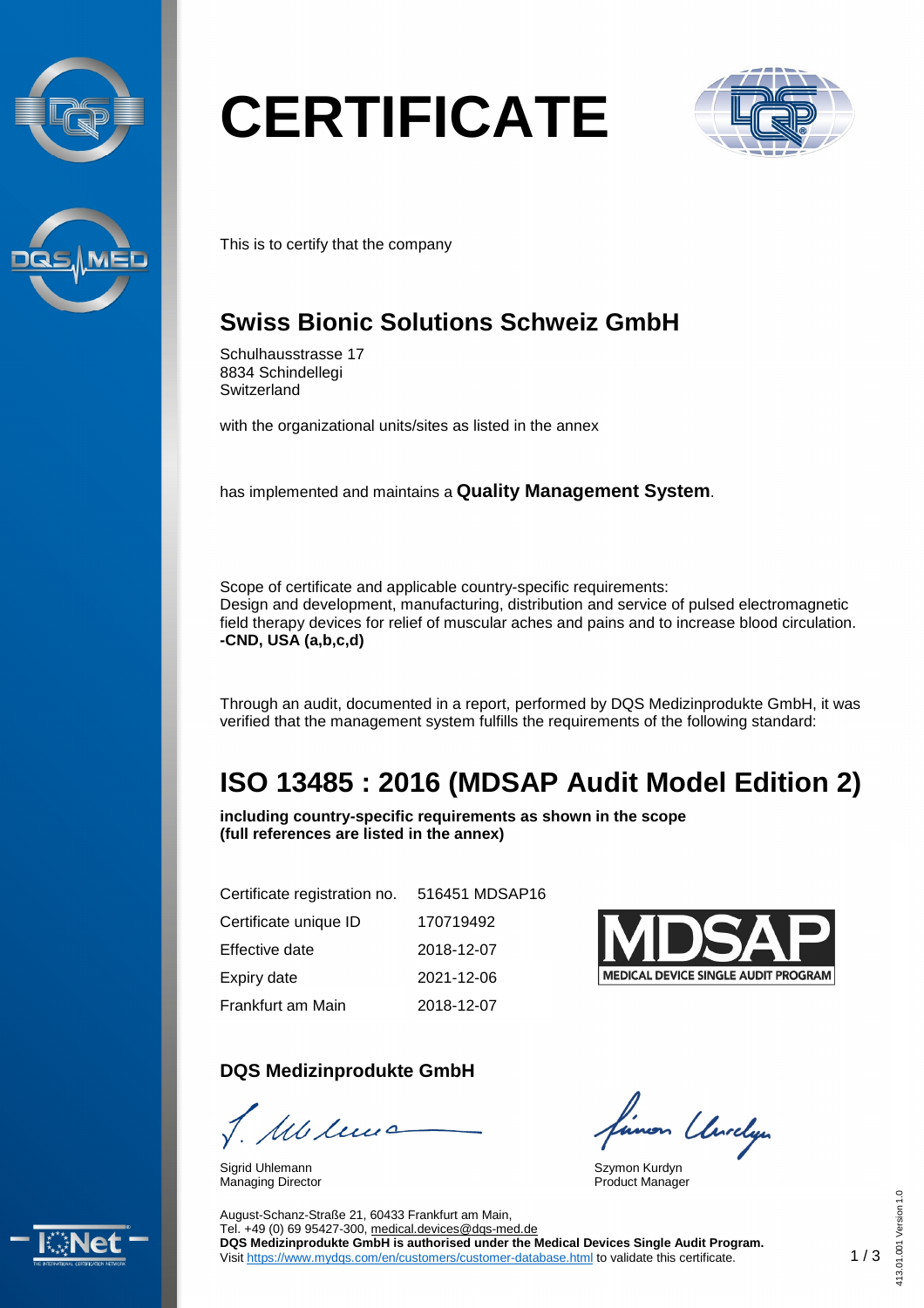



**Annex to certificate Certificate registration No.: 516451 MDSAP16 Certificate unique ID: 170719492 Effective date: 2018-12-07**

#### **Swiss Bionic Solutions Schweiz GmbH**

Schulhausstrasse 17 8834 Schindellegi **Switzerland** 

**Swiss Bionic Solutions Schweiz GmbH** Schulhaussstrasse 17 8834 Schindellegi **Switzerland** 

#### **Audited site DUNS No., site scope and country-specific requirements**

Design and development, manufacturing and distribution of pulsed electromagnetic field therapy devices for relief of muscular aches and pains and to increase blood circulation. **-CND, USA (a,b,c,d) DUNS No.: 485825694**

**Swiss Bionic Solutions Schweiz GmbH** Gewerbecenter Gläntern 1,3,5 8864 Reichenburg **Switzerland** 

Manufacturing, distribution and service of pulsed electromagnetic field therapy devices for relief of muscular aches and pains and to increase blood circulation. **-CND, USA (a,b,c,d) DUNS No.:480241315**